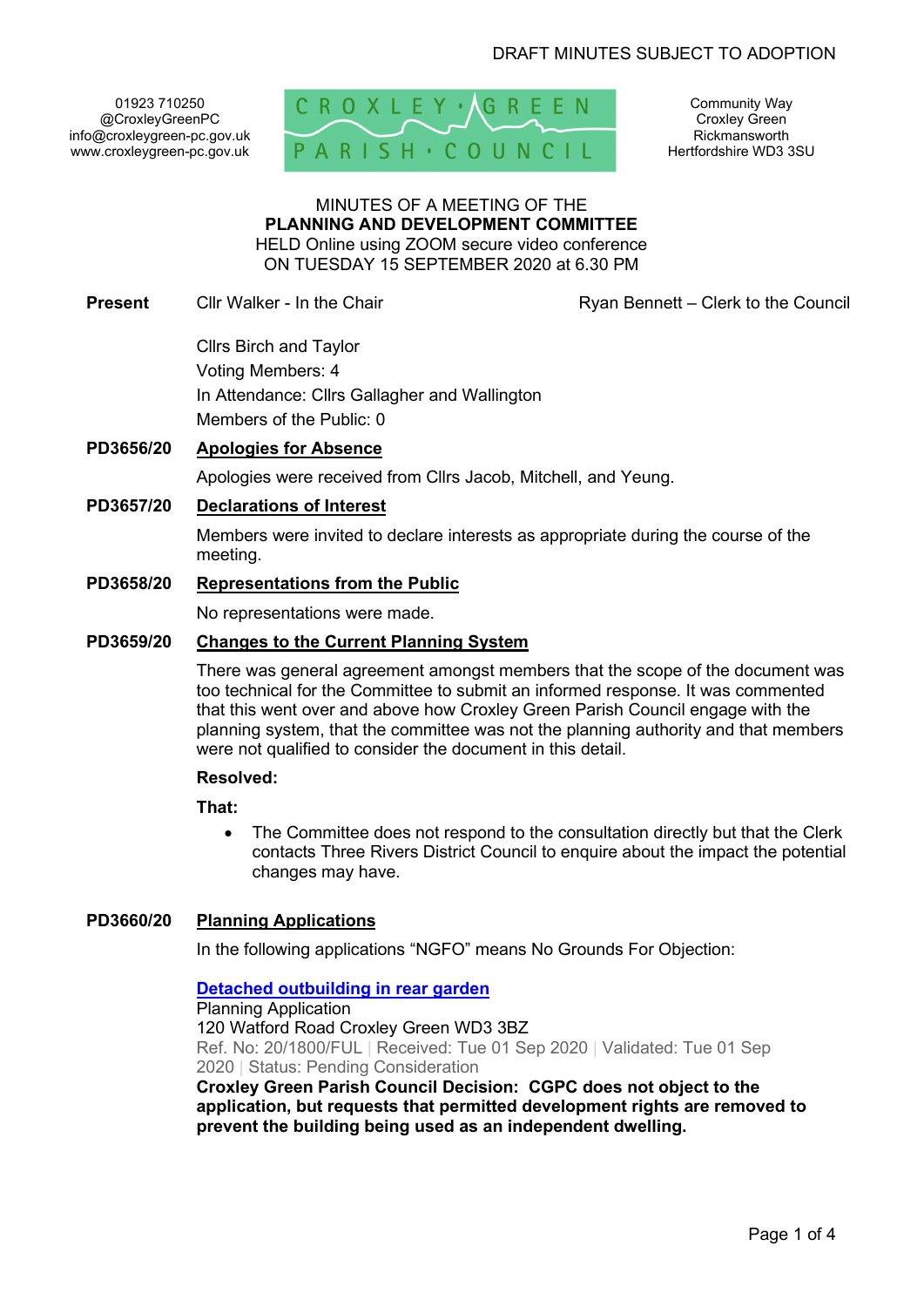## **First floor side extension**

Planning Application 55 Kenilworth Drive Croxley Green WD3 3NN Ref. No: 20/1853/FUL | Received: Tue 08 Sep 2020 | Validated: Tue 08 Sep 2020 | Status: Pending Consideration **Croxley Green Parish Council Decision: NGFO**

**Loft conversion including hip to gable roof alterations, rear dormer window and insertion of 2 rooflights to front elevation** Planning Application 81 Kenilworth Drive Croxley Green WD3 3NN Ref. No: 20/1832/FUL | Received: Fri 04 Sep 2020 | Validated: Tue 08 Sep

2020 | Status: Pending Consideration **Croxley Green Parish Council Decision: CGPC does not object to the application but note that the proposal does not meet Policy CA1 of the Croxley Green Neighbourhood Plan in respect to the roof alterations.** 

# **PD3661/20 Recent Decisions by Three Rivers District Council**

#### **Approved**

| <b>Application:</b>    | <b>Part Retrospective - Demolition of existing detached</b><br>dwelling and erection of detached two storey replacement<br>dwelling including accommodation in the roof space and<br>associated external works and provision of front gates to<br>existing front access.                                  |
|------------------------|-----------------------------------------------------------------------------------------------------------------------------------------------------------------------------------------------------------------------------------------------------------------------------------------------------------|
| <b>Address:</b>        | Kenilworth Parrotts Close Croxley Green WD3 3JZ                                                                                                                                                                                                                                                           |
| <b>Application No:</b> | 20/1283/RSP                                                                                                                                                                                                                                                                                               |
| <b>CGPC Decision</b>   | CGPC object to the size of the gates which are<br>overbearing and not in keeping with existing boundary<br>hedges to surrounding properties. It does not comply with<br>5.2.6 of the Neighbourhood Plan.                                                                                                  |
| <b>TRDC Decision</b>   | Approved                                                                                                                                                                                                                                                                                                  |
| <b>Application:</b>    | Demolition of existing garage, erection of two storey and<br>single storey rear extension including a new rooflight,<br>internal alterations and associated external patio works                                                                                                                          |
| <b>Address:</b>        | 19 Girton Way Croxley Green WD3 3QW                                                                                                                                                                                                                                                                       |
| <b>Application No:</b> | 20/1379/FUL                                                                                                                                                                                                                                                                                               |
| <b>CGPC Decision</b>   | Croxley Green Parish Council does not object, but would<br>draw the case officer's attention to the difference between<br>the dimensions (height) of the neighbouring property<br>comparing 192013-D-06 (existing) with 192013-D-11-A<br>(proposed). Neighbours comments should be taken into<br>account. |
| <b>TRDC Decision</b>   | Approved                                                                                                                                                                                                                                                                                                  |
| <b>Application:</b>    | Proposed side extension following demolition of the garage                                                                                                                                                                                                                                                |
| <b>Address:</b>        | 25 Durrants Drive Croxley Green WD3 3NL                                                                                                                                                                                                                                                                   |
| <b>Application No:</b> | 20/1394/FUL                                                                                                                                                                                                                                                                                               |
| <b>CGPC Decision</b>   | <b>NGFO</b>                                                                                                                                                                                                                                                                                               |
| <b>TRDC Decision</b>   | Approved                                                                                                                                                                                                                                                                                                  |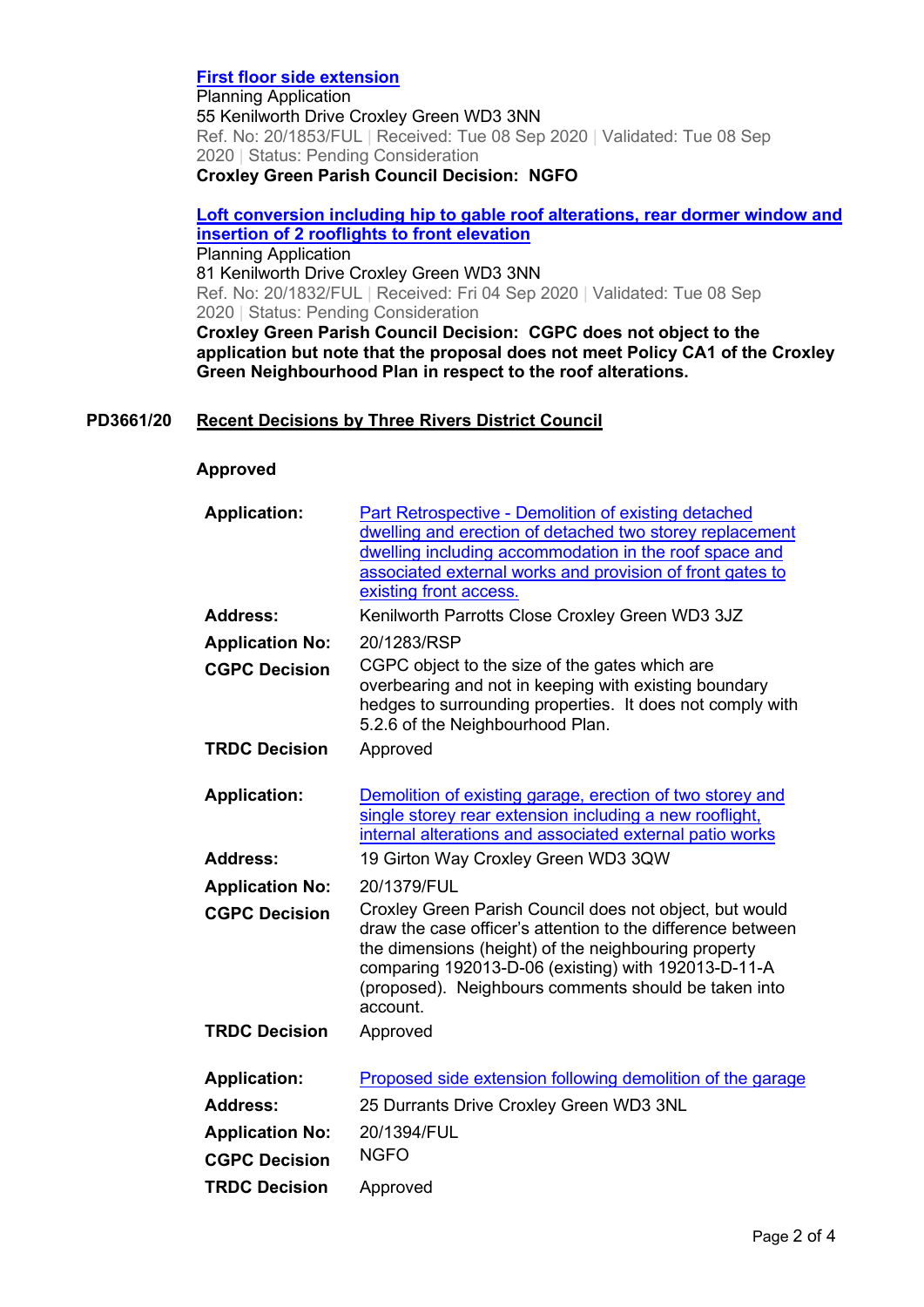| <b>Application:</b>    | Single storey rear extension                                                                                                                                                                                                                                     |
|------------------------|------------------------------------------------------------------------------------------------------------------------------------------------------------------------------------------------------------------------------------------------------------------|
| Address:               | 76 Baldwins Lane Croxley Green WD3 3LP                                                                                                                                                                                                                           |
| <b>Application No:</b> | 20/1408/FUL                                                                                                                                                                                                                                                      |
| <b>CGPC Decision</b>   | <b>NGFO</b>                                                                                                                                                                                                                                                      |
| <b>TRDC Decision</b>   | Approved                                                                                                                                                                                                                                                         |
| <b>Application:</b>    | Demolition of existing conservatory and erection of single<br>storey rear extension, conversion of garage to habitable<br>accommodation and alterations to fenestration detail<br>including the provision of two new first floor flank windows<br>to gable ends. |
| <b>Address:</b>        | 2 Byewaters Croxley Green WD18 8WJ                                                                                                                                                                                                                               |
| <b>Application No:</b> | 20/1459/FUL                                                                                                                                                                                                                                                      |
| <b>CGPC Decision</b>   | <b>NGFO</b>                                                                                                                                                                                                                                                      |
| <b>TRDC Decision</b>   | Approved                                                                                                                                                                                                                                                         |

### **Refused**

None Advised.

## **Withdrawn**

None Advised.

# **PD3662/20 Appeals Against Planning Decisions**

No appeals had been received.

# **PD3663/20 Update on Recent Objections**

There were no recent objections.

### **PD3664/20 Review of Community Bus Operations**

The Clerk updated Members on how the Community Bus had operated over the previous 2 Fridays after coming back into operation. He commented that there were 22 passengers on week 1 and 19 on week 2, and that all passengers, who were not exempt, and the driver, wore a face-covering. The driver ensured that the bus was cleaned sufficiently before passengers boarded the bus and that all contact surfaces were cleaned between routes both in and out of Watford.

Members commented that they need remain aware on how positive cases develop within Watford and the local area to ensure that the bus remains as safe as can be for passengers. This includes monitoring local positive cases of Covid-19, the number of hospital admissions and following wider Government advice on travelling.

It was noted that the Chairman, in conjunction with the Clerk, have the ability to cease operations of the Community Bus immediately and that the committee will continue to review the service at all future meetings until further notice.

*[The following item was included under Standing Order 13.1.10.]* 

### **PD3665/20 Hertfordshire County Council Speed Management Strategy Consultation**

The Clerk introduced the item and drew Member's attention to the supporting paper. Councillors reviewed the proposed answers to the consultation and had no further comments or amendments to make.